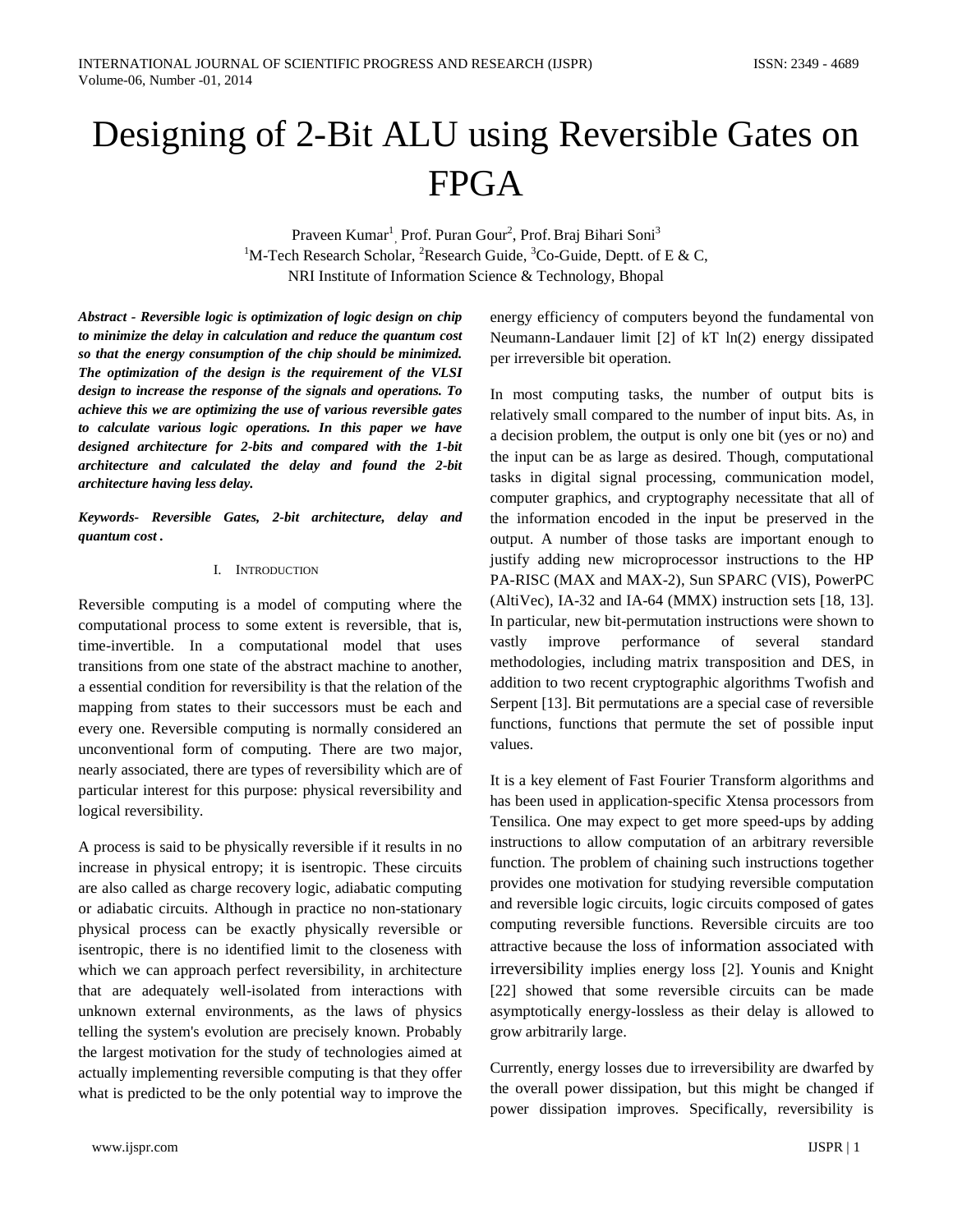important for nanotechnologies where switching devices with gain are very difficult to design. Finally, reversible circuits can be viewed as a special case of quantum circuits because quantum evolution must be reversible [14]. Classical (non-quantum) reversible gates are subject to the same "circuit rules," whether they work on classical bits or quantum states. In detail, popular universal gate libraries for quantum computation often contain as subsets universal gate libraries for classical reversible computation. While the speed-ups that make quantum computing attractive are not available without purely quantum gate, the logic synthesis for classical reversible circuits is a first step toward synthesis of quantum circuits.

We review existing work on classical reversible circuits. Toffoli [20] gives constructions for an arbitrary reversible or irreversible function in terms of a certain gate library. However, his method makes use of a large number of temporary storage channels, i.e. input-output wire-pairs other than those on which the function is computed (also known as ancilla bits). Sasao and Kinoshita show that any conservative function  $(f(x))$  is conservative if x and  $f(x)$  always contain the same number of 1s in their binary expansions) has an implementation with only three temporary storage channels using a certain fixed library of conservative gates, although no explicit construction is given [16]. Kerntopf uses exhaustive search methods to examine small-scale synthesis problems and related theoretical questions about reversible circuit synthesis [9]. There has also been much recent work on synthesizing reversible circuits that implement nonreversible Boolean functions on some of their outputs, with the aim of providing the quantum phase shift operators needed by Grover's quantum search algorithm [8, 12, 21]. Some work on local optimization of such circuits via equivalences has also been done [12, 8]. In a different direction, group theory has recently been employed as a tool to analyze reversible logic gates [19] and investigate generators of the group of reversible gates [5].

#### II. REVERSIBLE GATES AND CIRCUITS

If arbitrary signals are allowed on the inputs, a required condition for reversibility is that the gate have the same number of input and output wires. If it has k inputs & output wires, it is known a k k gate, or a gate on k wires. We would think of the mth input wire and the mth output wire as really being the similar wire. Numerous gates satisfying these conditions have been examined in the literature [15]. We will consider a specific set defined by Toffoli [20].

another definition is Clearly the k-CNOT gates are all reversible. The first three of these have unusual names. The 0- CNOT is just an inverter or NOT gate, and is signified by N. It performs the operation (x) !(x1), where denotes XOR. The 1-CNOT, which performs the operation  $(y; x)!(y; x_y)$  is referred to as a Controlled-NOT [7], or CNOT (C). The 2- CNOT is normally called a TOFFOLI (T) gate, and performs the operation  $(z,y;x)$   $(z,y;x_yz)$ . We will also be using another reversible gate, called the SWAP (S) gate. It is a 2\_2 gate which exchanges the inputs; that is,  $(x,y)$  !  $(y;x)$ . One reason for choosing these particular gates is that they appear often in the quantum computing context, where no physical "wires" exist, and swapping two values needs non-trivial effort. [14]. We will be working with circuits from the given, limited-gate library. Generally, this will be the CNTS given gate library, consisting of CNOT, NOT Gate and TOFFOLI, and SWAP gates.

As with reversible gates, a reversible circuit has the same number of input and output wires; again we will call a reversible circuit with n inputs an n\_n circuit, or a circuit on n wires. We draw reversible circuits as arrays of horizontal lines presenting wires. Gates are presented by verticallyoriented symbols. Such as, in Figure 1, we see a reversible circuit drawn in the notation introduced by Feynman [7]. The  $\oplus$  symbols represent inverters and the  $\bullet$  symbols represent controls.

|               | $x \rightarrow \rightarrow$ |  | $\rightarrow \rightarrow x$ |               |
|---------------|-----------------------------|--|-----------------------------|---------------|
|               |                             |  |                             | $\mathcal{V}$ |
| $\mathcal{Z}$ |                             |  |                             | 7.            |

Fig. 2.1: 3x3 reversible circuit with two T gates and two N gates.

|                |   | z        |                |                |                  |
|----------------|---|----------|----------------|----------------|------------------|
| $\overline{0}$ | 0 | $\bf{0}$ | $\overline{0}$ | $\overline{0}$ | $\overline{0}$   |
| $\pmb{0}$      | 0 | 1        | 0              | 0              | 1                |
| 0              |   | 0        | 0              | 1              | 1                |
| $\overline{0}$ |   | 1        | 0              | 1              | 0                |
| 1              | 0 | 0        | 1              | 0              | 0                |
|                | O | 1        |                | 0              | l                |
|                |   | 0        |                |                | 1                |
|                |   |          |                |                | $\boldsymbol{0}$ |

Fig. 2.2: Truth table for the circuit in Fig. 2.2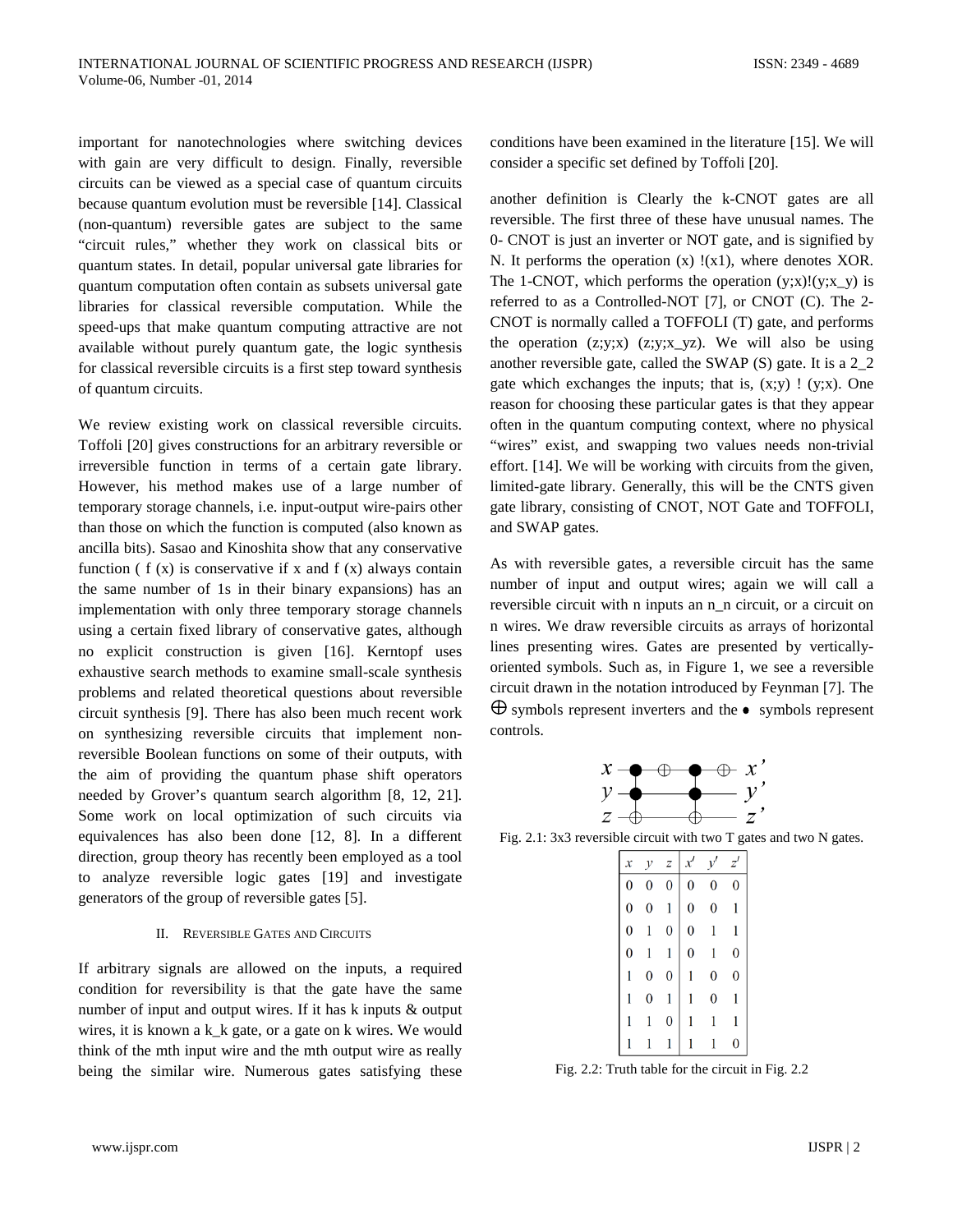A vertical line connecting a control to an inverter means that the inverter is only applied if the wire on which the control is set carries 1 signal. Therefore, the gates used are, from left to right, TOFFOLI, TOFFOLI NOT, , and NOT.

#### III. PROPOSED METHODOLOGY

The design of proposed architecture is shown in figure below. The architecture is designed for 2-bit ALU using Fynman gate, HNG gate, PAOG Gate and Fredkin gate. In the Fig. 3.1 A, B and C are inputs g1, g2, g3, g4, g5, g6, g7, g8, g9, g10, g11, g12, g13 and g14 are outputs of gates. t1, t2, t3, t4, t5, t6, t7, t8 , t9, t10, t11, t12, t13, t14, t15 and t16 are signals. S0, S1, S2, S3 and S4 are selection lines.

Table 1: Selection Line Codes and Respective Results for Fig. 3.1

| S <sub>4</sub> | S <sub>3</sub> | S <sub>2</sub> | S <sub>1</sub> | S <sub>0</sub> | Result      |
|----------------|----------------|----------------|----------------|----------------|-------------|
| 0              | 0              | 0              | 0              | 0              | <b>AND</b>  |
| 0              | 0              | 0              |                | 0              | <b>NAND</b> |
| 0              |                | Λ              | 0              | 0              | <b>OR</b>   |
| 0              |                |                | 0              | 0              | <b>NOR</b>  |
|                | 0              | 0              | 0              | 0              | Addition    |
|                | 0              | 0              | 0              |                | Subtraction |



Fig. 3.1 Block Diagram of Proposed Architecture of 2-Bit ALU using Reversible Gates

## IV. SIMULATION RESULTS

The simulation of proposed architecture is implemented and simulated and verified. The delay calculated for 2-bits is 11.24ns and for 1-bit is 10.72ns means there is no significant delay introduced by the proposed architecture compared to 1 bit architecture. This is achieved because of the parallel arrangement of the reversible gates for separate bits. The timing details generated by simulation tools are given in below figures.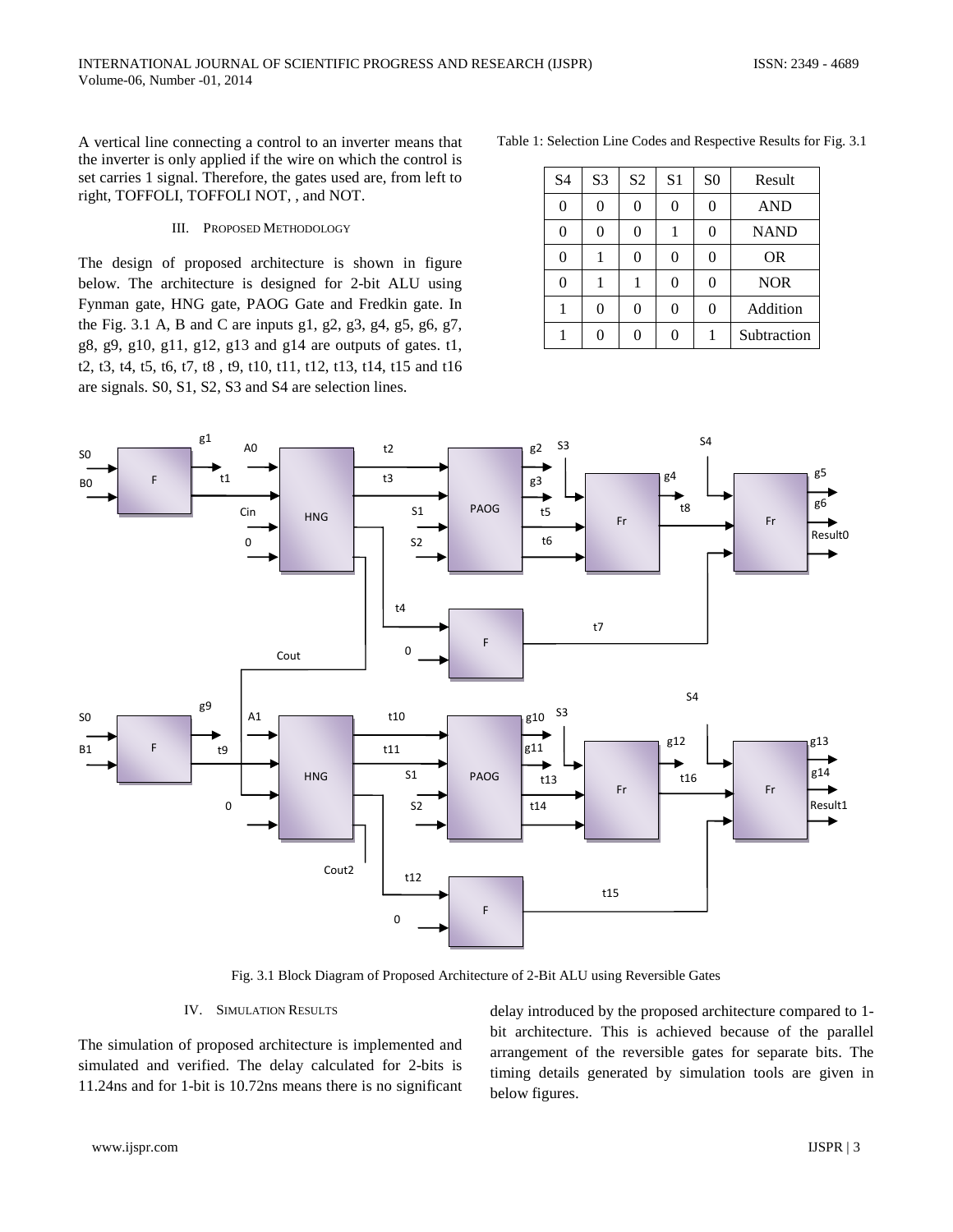| Timing Detail:                                                                                |                                                               |                         |                               |                                                                                           |  |  |
|-----------------------------------------------------------------------------------------------|---------------------------------------------------------------|-------------------------|-------------------------------|-------------------------------------------------------------------------------------------|--|--|
| All values displayed in nanoseconds (ns)                                                      |                                                               |                         |                               |                                                                                           |  |  |
| Timing constraint: Default path analysis<br>Total number of paths / destination ports: 34 / 9 |                                                               |                         |                               |                                                                                           |  |  |
| Delay:<br>Source:<br>Destination:                                                             | 10.726ns (Levels of Logic = 4)<br>$a < 0$ (PAD)<br>sum0 (PAD) |                         |                               |                                                                                           |  |  |
| Data Path: a<0> to sum0<br>$cell:in->out$                                                     | fanout                                                        | Gate<br>Delay           | Net<br>Delay                  | Logical Name (Net Name)                                                                   |  |  |
| $IBUF: I->O$<br>$LUT3:IO->O$<br>$LUT3:11->0$<br>$OBUF: I->O$                                  |                                                               | 0.821<br>0.551<br>5.644 | 1.246<br>0.551 1.112<br>0.801 | a 0 IBUF (a 0 IBUF)<br>q31 (q3_0BUF)<br>f2/Mxor a Result1 (sum0_OBUF)<br>sum0_OBUF (sum0) |  |  |
| Total                                                                                         |                                                               |                         |                               | 10.726ns (7.567ns logic, 3.159ns route)<br>(70.5% logic, 29.5% route)                     |  |  |

Fig. 4.1: Timing Details of the 1-Bit ALU architecture using reversible gates.

| Timing Detail:                                                                                 |                                          |             |       |                                                |  |  |  |
|------------------------------------------------------------------------------------------------|------------------------------------------|-------------|-------|------------------------------------------------|--|--|--|
|                                                                                                |                                          |             |       |                                                |  |  |  |
|                                                                                                | All values displayed in nanoseconds (ns) |             |       |                                                |  |  |  |
|                                                                                                |                                          |             |       |                                                |  |  |  |
|                                                                                                |                                          |             |       |                                                |  |  |  |
| Timing constraint: Default path analysis<br>Total number of paths / destination ports: 82 / 18 |                                          |             |       |                                                |  |  |  |
|                                                                                                |                                          |             |       |                                                |  |  |  |
| Delay:<br>11.240ns (Levels of Logic = 5)                                                       |                                          |             |       |                                                |  |  |  |
|                                                                                                |                                          |             |       |                                                |  |  |  |
| Source:                                                                                        | $a<1$ > (PAD)                            |             |       |                                                |  |  |  |
| Destination:                                                                                   | ornor1 (PAD)                             |             |       |                                                |  |  |  |
|                                                                                                |                                          |             |       |                                                |  |  |  |
| Data Path: a<1> to ornor1                                                                      |                                          |             |       |                                                |  |  |  |
|                                                                                                |                                          | Gate        | Net   |                                                |  |  |  |
| Cell:in->out fanout                                                                            |                                          | Delay       | Delay | Logical Name (Net Name)                        |  |  |  |
|                                                                                                |                                          |             |       |                                                |  |  |  |
| $IBUF: I \rightarrow O$                                                                        |                                          | 0.821       | 1.256 | $a_1$ IBUF $(a_1$ IBUF)                        |  |  |  |
| $LUT3:IO->O$                                                                                   |                                          | 0.551 1.256 |       | g111 (g11_OBUF)                                |  |  |  |
| $LUT4:IO->O$                                                                                   |                                          | 0.551       |       | 0.000 fy4/Mxor_r_Result11 (fy4/Mxor_r_Result1) |  |  |  |
| $MUXF5:11->0$                                                                                  |                                          | 0.360       | 0.801 | fy4/Mxor_r_Result1_f5 (ornor1_0BUF)            |  |  |  |
| $OBUF: I->O$                                                                                   |                                          | 5.644       |       | ornor1_OBUF (ornor1)                           |  |  |  |
|                                                                                                |                                          |             |       |                                                |  |  |  |
| <b>Total</b>                                                                                   |                                          |             |       | 11.240ns (7.927ns logic, 3.313ns route)        |  |  |  |
|                                                                                                |                                          |             |       | (70.5% logic, 29.5% route)                     |  |  |  |
|                                                                                                |                                          |             |       |                                                |  |  |  |



The test bench waveform is shown in the Fig. 4.3 and 4.4 for 1-bit and 2-bit architecture respectively.



Fig.4.3: Test Bench Waveforms for Single Bit Reversible Gate ALU



Fig. 4.4: Test Bench Waveforms for 2- Bit Reversible Gate ALU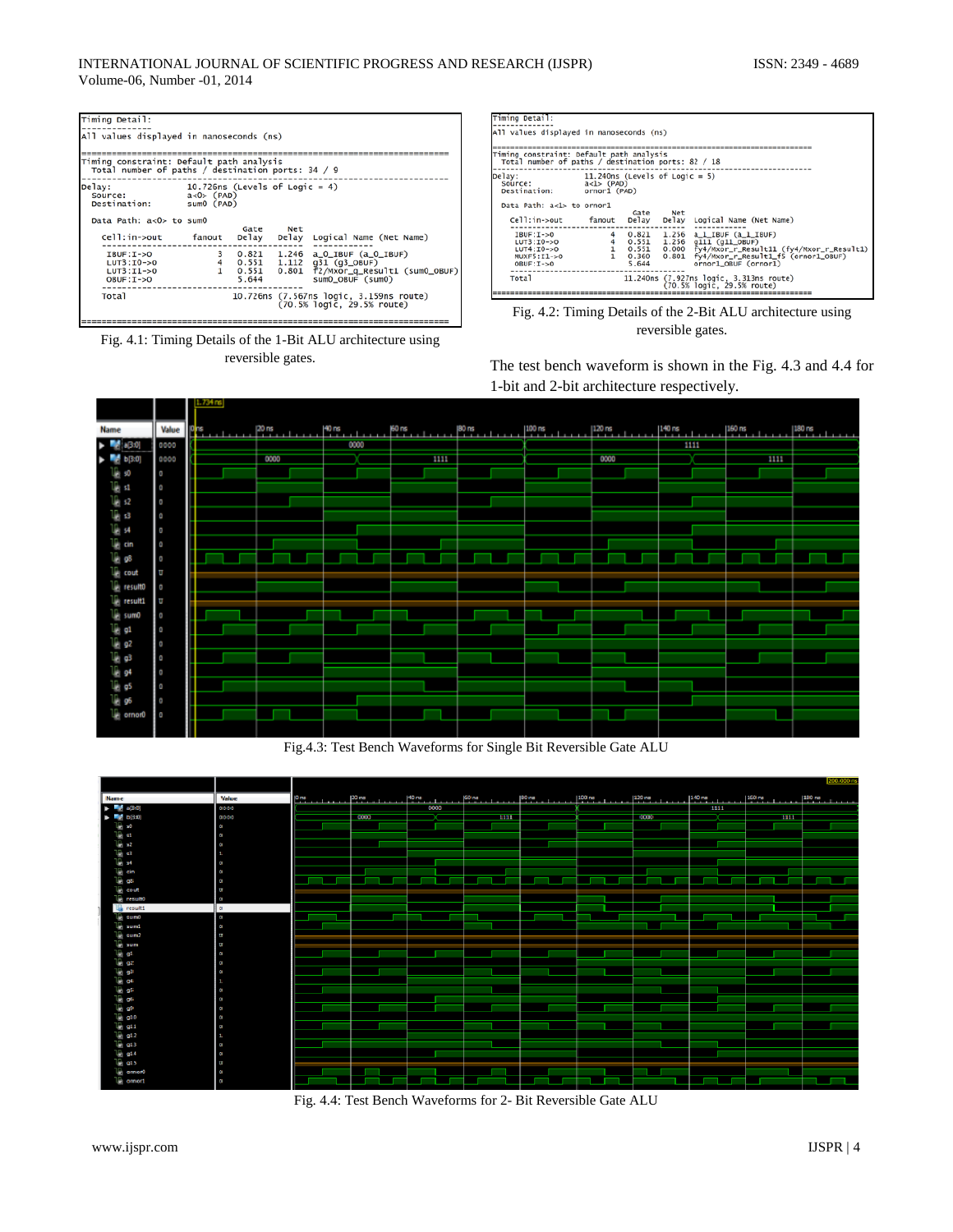# V. CONCLUSION AND FUTURE SCOPE

From the simulation results it is clear that the delay of the ALU for 1-bit is reduced by using the architecture in parallel with the 1-bit and the proposed parallel architecture produces the delay as compared to the previous 1-bit architecture. Now if we consider the previous architecture to design 32-ALU than the total delay is about  $10.72$ ns\*32 = 343.04ns, but by using proposed 2-bit architecture it will be  $11.24$ ns \* $16 =$ 179.84ns only means there is the proposed architecture complete any 32-bit arithmetic operation near in half time of previous architecture.

In future the proposed architecture will be made with lesser delay using more parallel architectures e.g. 4-bit or 8-bit.

#### **REFERENCES**

- [1] A. Barenco et al., "Elementary Gates For Quantum Computation," *Physical Review A*, 52, 1995, pp. 3457-3467.
- [2] C. Bennett, "Logical Reversibility of Computation," *IBM J. of R.&D.*, 17, '73, pp. 525-532.
- [3] T. Beth and M. R¨otteler, "Quantum Algorithms: Applicable Algebra and Quantum Physics," Springer Tracts in Modern Physics, 173, 2001, pp. 96-50.
- [4] S. Bettelli, L. Serafini and T. Calarco, "Toward an Architecture for Quantum Programming," Nov. 2001, http://arxiv.org/abs/cs.PL/0103009.
- [5] A. De Vos et al., "Generating the Group of Reversible Logic Gates," *Journal of Physics A:Mathematical and General*, 35, 2002, pp. 7063-7078.
- [6] L. K. Grover, "A Framework For Fast Quantum Mechanical Algorithms," *Proc. Symp. on Theory of Computing*, 1998.
- [7] R. Feynman, "Quantum Mechanical Computers," *Optics News*, 11, 1985, pp. 11-20.
- [8] K. Iwama et al., "Transformation Rules For Designing CNOT-based Quantum Circuits," Proc. DAC 2002, pp. 419- 425.
- [9] P. Kerntopf, "A Comparison of Logical Efficiency of Reversible and Conventional Gates," *IWLS 2000*, pp. 261- 269.
- [10] R. Korf, "Artificial Intelligence Search Algorithms", *Algorithms and Theory of Computation Handbook*, CRC Press, 1999.
- [11] E. Lawler, "An Approach to Multilevel Boolean Minimization," *JACM*, 11, '64, pp. 283-295.
- [12] J. Lee et al., "A Practical Method of Constructing Quantum Combinational Logic Circuits," http://arxiv.org/abs/cs.PL/9911053.
- [13] J. P. McGregor and R. B. Lee, "Architectural Enhancements for Fast Subword Permutations with Repetitions in Cryptographic Applications," *ICCD*, 2001, pp. 453-461.
- [14] M. Nielsen and I. Chuang, *Quantum Computation and Quantum Information*, Cambridge Univ. Press, 2000.
- [15] M. Perkowski et al., "A General Decomposition For Reversible Logic," *Reed-Muller Workshop*, Aug. 2001.
- [16] T. Sasao and K. Kinoshita, "Conservative Logic Elements and Their Universality," *IEEE Trans. on Computers*, 28, 1979, pp. 682-685.
- [17] Z. Shi and R. Lee, "Bit Permutation Instructions for Accelerating Software Cryptography," *IEEE Intl. Conf. on App.-specific Systems, Architectures, and Processors*, 2000, pp. 138-148.
- [18] L. Storme et al., "Group Theoretical Aspects of Reversible Logic Gates," *Journal of Universal Computer Science*, 5, 1999, pp. 307-321.
- [19] T. Toffoli, "Reversible Computing," *Tech. Memo MIT/LCS/TM-151*, MIT Lab for CS, '80.
- [20] B. Travaglione et al. "ROM-based computation: Quantum Versus Classical," 2001.
- [21] http://arxiv.org/abs/quant-ph/0109016
- [22] S. Younis and T. Knight, "Asymptotically Zero Energy Split-Level Charge Recovery Logic," *Workshop on Low Power Design*, 1994.
- [23] Y. Syamala and A. V. N. Tilak *"Reversible Arithmetic Logic Unit",2011 IEEE*
- [24] R. Feynman, "Quantum Mechanical Computers," *Foundations of Physics*, vol. 16,iss. 6, 1986.
- [25] M. Morrison, M. Lewandowski, R. Meana and N. Ranganathan, "Design of Static and Dynamic RAM Arrays Using a Novel Reversible Logic Gate and Decoder," *To Appear in the IEEE 11th International Conference on Nanotechnology*, 2011.
- [26] M. Morrison and N. Ranganathan, "Design of a Moore Finite State Machine using a Novel Reversible Logic Gate, Decoder and Synchronous Up-Counter," *To Appear in the IEEE 11th International Conference on Nanotechnology*, 2011.
- [27] R. Feynman, "Simulating Physics with Computers," *International Journal of Theoretical Physics*, 1982.
- [28] J. Smolin and D. Divincenzo, "Five Two-bit Quantum sGates Are Sufficient to Implement the Quantum Fredkin Gate," *Physical Review A*, vol. 53, 1996, pp 2855-6.
- [29] Saurabh Kotiyal, Himanshu Thapliyal and Nagarajan Ranganathan, "Mach-Zehnder Interferometer Based Design of All Optical Reversible Binary Adder" 2012 IEEE.
- [30] Bibhash Sen, Manojit Dutta, Debajyoty Banik, Dipak K Singh, Biplab K Sikdar, "Design of Fault Tolerant Reversible Arithmetic Logic Unit in QCA" 2012 International Symposium on Electronic System Design.
- [31] Y. Syamala, A. V. N. Tilak, "Reversible Arithmetic Logic Unit", 2011 IEEE.
- [32] Matthew Morrison, Matthew Lewandowski, Richard Meana and Nagarajan Ranganathan, "Design of a Novel Reversible ALU using an Enhanced Carry Look- Ahead Adder" , 2011 11th IEEE International Conference on Nanotechnology Portland Marriott August 15-18, 2011, Portland, Oregon, USA.
- [33] Anindita Banerjee , "Reversible cryptographic hardware with optimized quantum cost and delay" 2010 Annual IEEE India Conference (INDICON).
- [34] H. Thapliyal and M. Srinivas, "Novel Reversible 'TSG' Gate and Its Application for Designing Components of Primitive Reversible/Quantum ALU," *Tenth Asia-Pacific Computer Systems Architecture Conference*, 2005.
- [35] M. Shams, M. Haghparast and K. Navi, "Novel Reversible Multiplier Circuit in Nanotechnology", *World Applied Sci. J*., Vol. 3, pp. 806- 810, 2008.